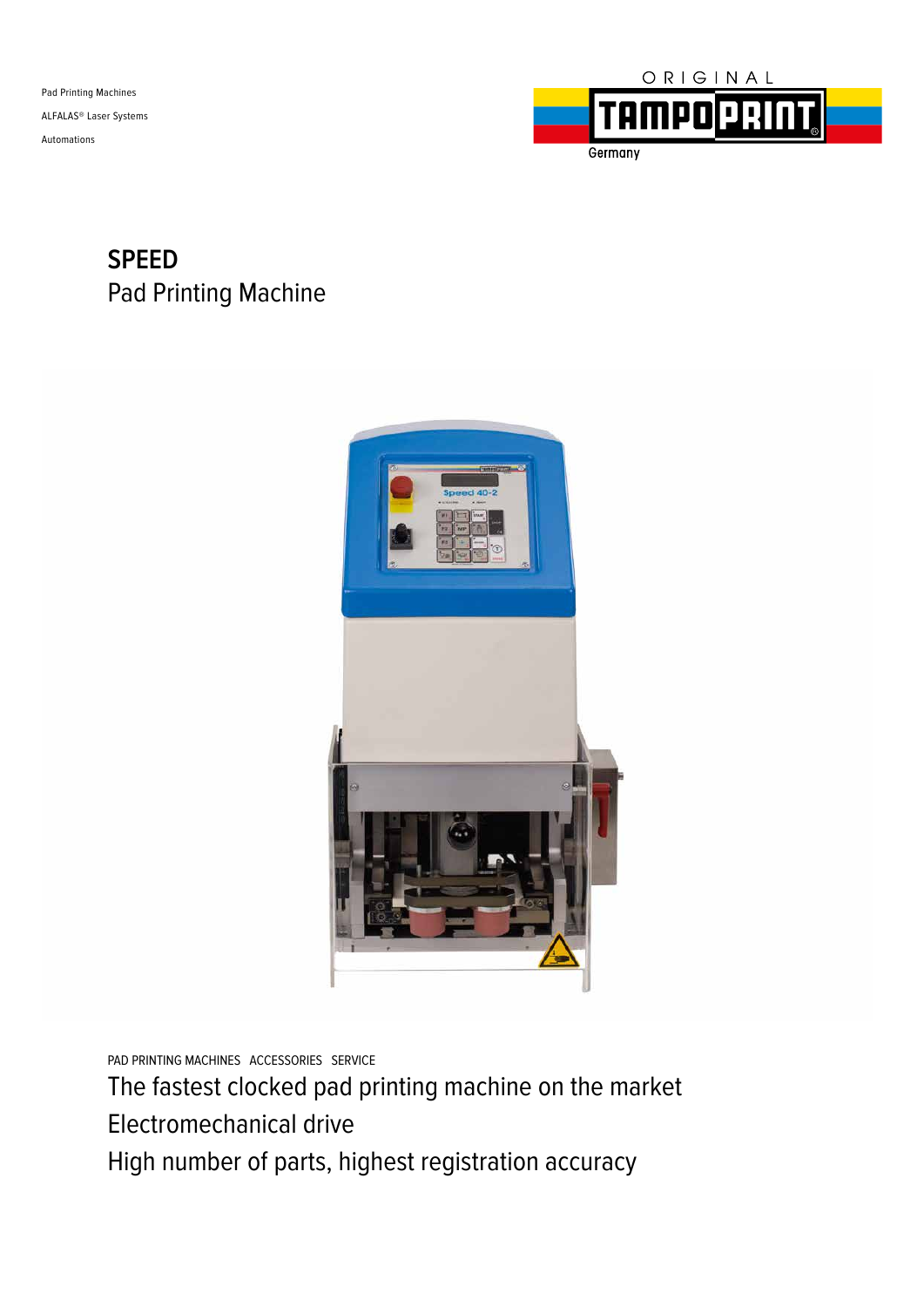#### Standard Pad Printing Machines

## **SPEED** Series

There was a need for coming up with a new pad printing machine, the basis of which opens up new target markets for us both technologically and in terms of applications. This has cut down flat-bed printing's negative distance in performance to rotary printing in terms of part output.

The result: the development of the **SPEED 40-2** pad printing machine. Its output: as many as 9,000 cycles/h in continuous run. The production quantity is max. 18,000/h printed parts (single color with a printed image size of Ø 37 mm). Very high true-to-register printing, precision contours and photo and line images.

The **SPEED** is a built-in execution, suitable for any kind of clocked, linear or rotary transfer systems. Thanks to its integrable misprint device there is no stopping of the machine in the absence of a workpiece.

The power costs are low in comparison to the cycle number (part output). The **SPEED 40-2** is a fast shortstroke machine of a new series of pad printing machines.

No other pad printing machine on the market offers these benefits.





**SPEED 40-2** Housing cover made of stainless steel

**SPEED 40-2**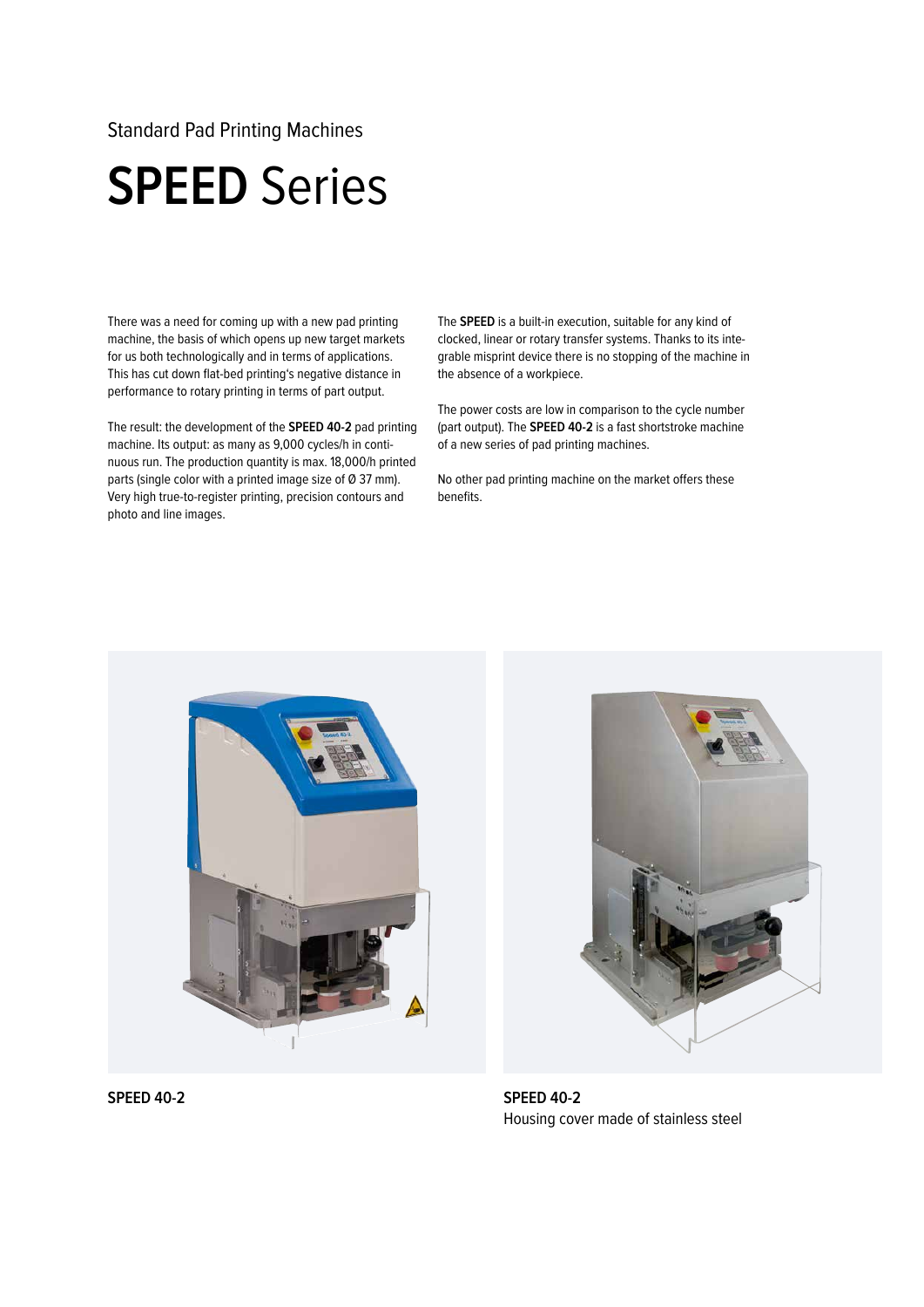SPEED Series

# **Focus on productivity**



**With pad printing** it becomes dosable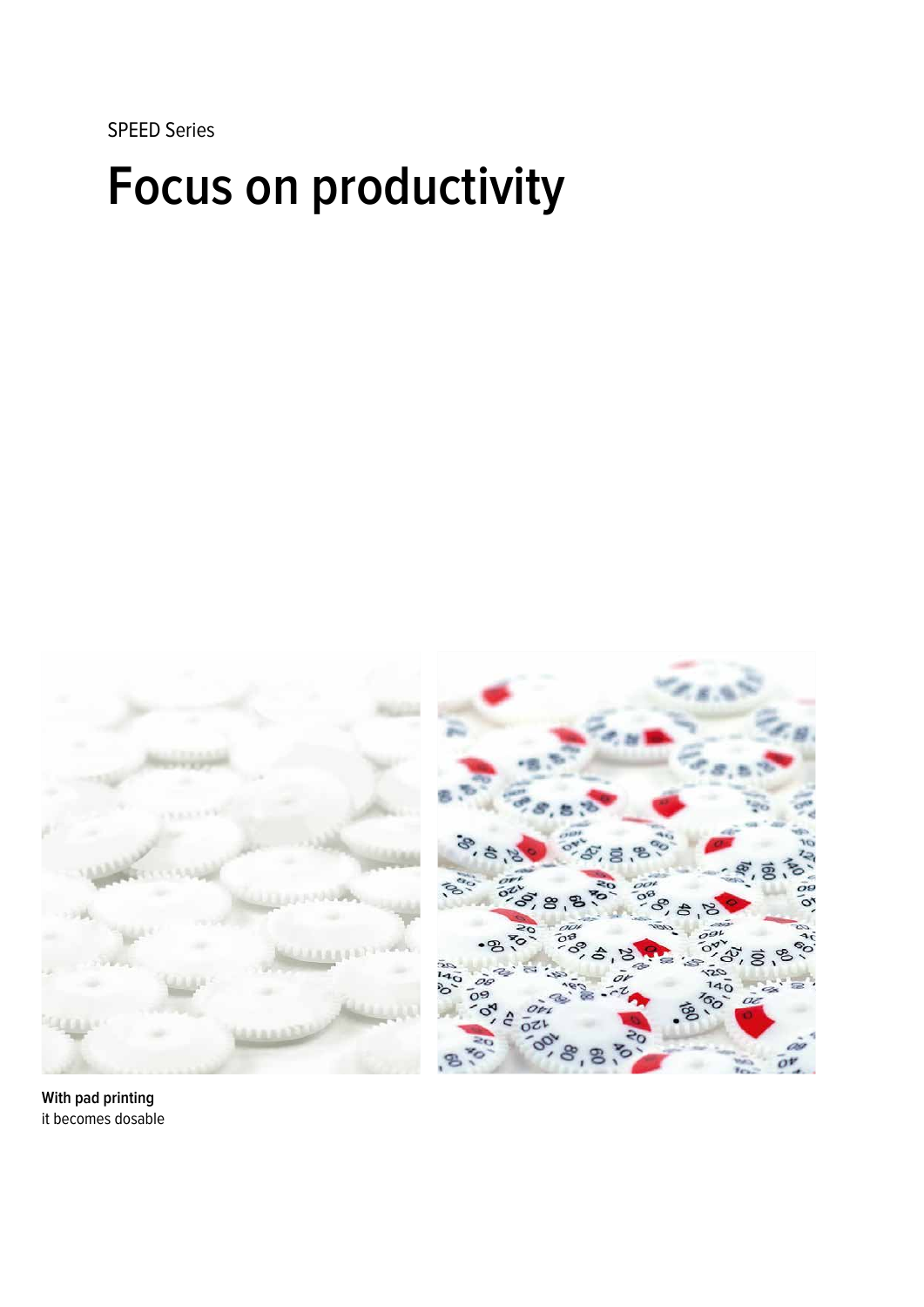### Technology

## **SPEED** Series

| <b>SPEED 40-2</b>                                   |            | <b>SPEED 40-2</b> | <b>SPEED 40-2</b> | <b>SPEED 40-2</b> | <b>SPEED 40-2</b>        |
|-----------------------------------------------------|------------|-------------------|-------------------|-------------------|--------------------------|
| Integrated model                                    | Item No.   | 01 06 10          | 01 06 112)        | 01 06 12          | 01 06 13                 |
| Misprint device                                     |            | optional          | optional          | optional          | optional                 |
| Single cycle                                        |            | yes               | yes               | yes               | yes                      |
| Multiple printing                                   |            | yes               | yes               | yes               | yes                      |
| Continuous run                                      |            | yes               | yes               | yes               | yes                      |
| Piece counter                                       |            | —                 | yes               |                   | $\overline{\phantom{0}}$ |
| Variable speed control                              |            | external          | yes               | external          |                          |
| Number of cycles/hour                               | max.       | 1500-9000         | 1500-9000         | 1500-9000         | 1500-9000                |
| Ink/doctoring cup                                   | 0 mm       | 2x Ø 42           | 2x Ø 42           | 2x Ø 42           | 2x Ø 42                  |
| Variable doctoring contact pressure                 |            | no                | no                | no                | no                       |
| Cliché size                                         | mm         | 150 x 110         | 150 x 110         | 150 x 110         | 150 x 110                |
| Print image size max.                               | Ø mm       | 2x Ø 37           | 2x Ø 37           | 2x Ø 37           | 2x Ø 37                  |
| Pad stroke onto workpiece                           | mm         | 60                | 60                | 60                | 60                       |
| Pad stroke onto cliché                              | mm         | 23                | 23                | 23                | 23                       |
| Pad installation height max.                        | mm         | 60                | 60                | 60                | 60                       |
| Force of pressure per pad/machine                   | N          | 270/550           | 270/550           | 270/550           | 270/550                  |
| Drive (see below)                                   |            | electromechanic   | electromechanic   | electromechanic   | externally driven        |
| Connected load                                      | kW         | 0,6               | 1,0               | 1,0               | $\overline{a}$           |
| Power supply                                        | V/phase    | 400V/3/N/PE       | 400V/3/N/PE       | 400V/3/N/PE       | $\overline{\phantom{0}}$ |
| Interface                                           |            |                   | D-SUB 37-pole     |                   | $\overline{\phantom{0}}$ |
| Power frequency                                     | Hz         | $50 - 60$         | $50 - 60$         | $50 - 60$         | $\overline{\phantom{0}}$ |
| Control                                             |            | $\qquad \qquad -$ | PLC               | —                 | $\overline{\phantom{0}}$ |
| Control voltage                                     | V/DC       | $\qquad \qquad -$ | 24                | 24                | —                        |
| Prefuse                                             | А          | 16                | 16                | 16                | $\overline{a}$           |
| Pneumatic supply fine filter 5 µm                   | bar        | 6 <sup>1</sup>    | 6 <sup>1</sup>    | $6^{1}$           | $6^{1}$                  |
| Air consumption/cycle                               | <b>NL</b>  | $0,1^{1}$         | $0,1^{1}$         | $0,1^{1}$         | $0,1^{1}$                |
| Width                                               | mm         | 297               | 297               | 297               | 297                      |
| Depth                                               | mm         | 430               | 430               | 430               | 430                      |
| Height                                              | mm         | 592               | 592               | 592               | 592                      |
| Weight                                              | approx. kg | 38                | 38                | 38                | 38                       |
| 1) if option misprint device is used 2) stand-alone |            |                   |                   |                   |                          |

Drive Description Drive with AC asynchronous motor and resolver, without controller; without connecting cable; without control cabinet Drive with AC asynchronous motor and frequency converter; connecting cable (5 m) with plug connection at the machine; with control cabinet Drive with AC asynchronous motor and servo controller; connecting cable (5 m) with plug connection at the machine; without control cabinet Without motor, externally driven (input shaftgear)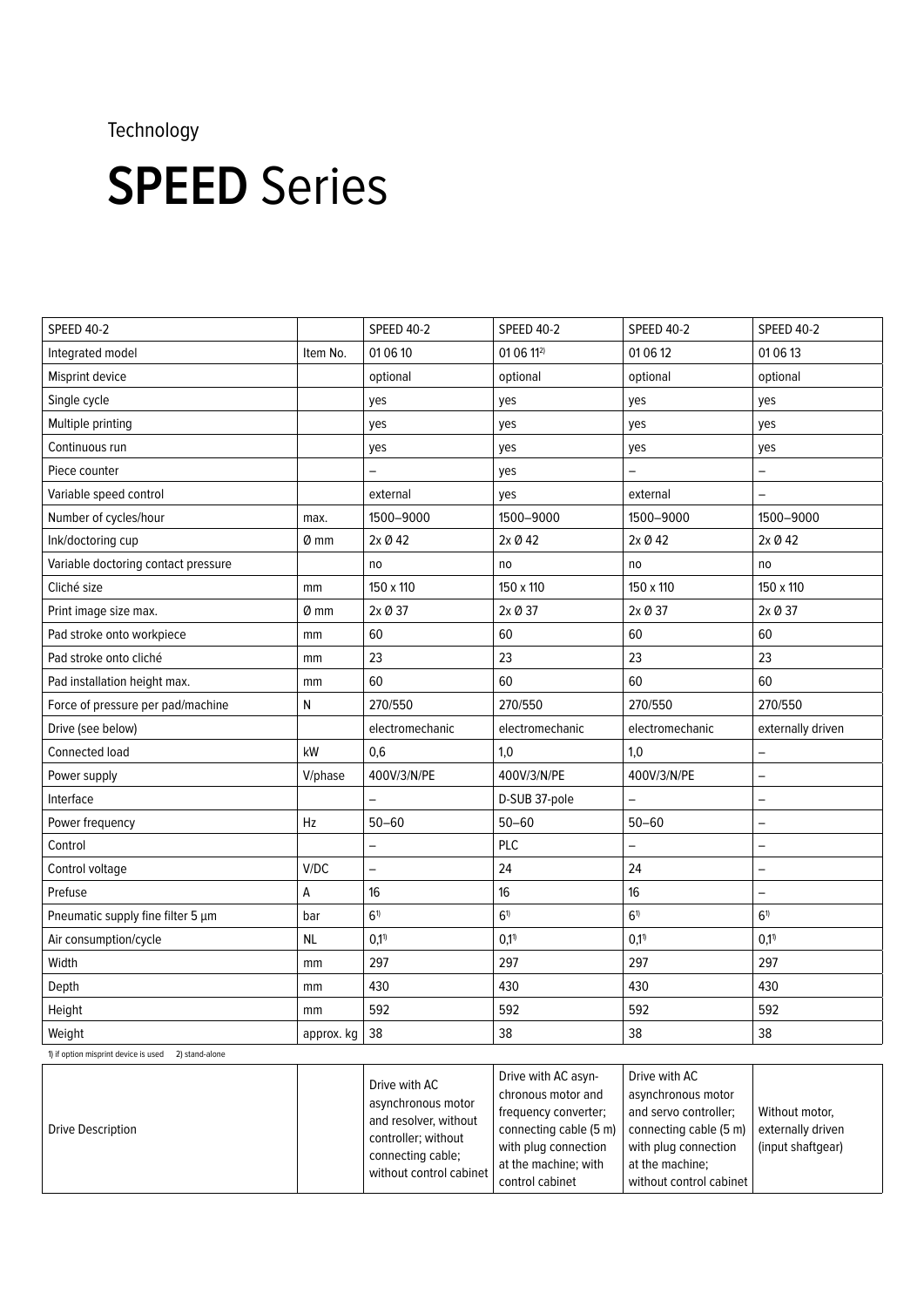Standard Pad Printing Machines

## **SPEED** Series

**SPEED 40-2** Automation with 4-fold use 36 000 parts/h



#### **SPEED 40-2** Automation for small parts with rotary index table



### **Scope of supplies**

Ink/doctoring cups Hold-down bridge client-specific version Pad bridge client-specific version Assembly table Gripping tongs Printing pads Tools and accessories set Technical documentation

### **Accessories & Options**

Machine stand made of aluminium profiles Frame made of steel, closed, with angle table Aluminium cross table for the positioning of jigs Mounting plate for jig Misprint device Overhead model